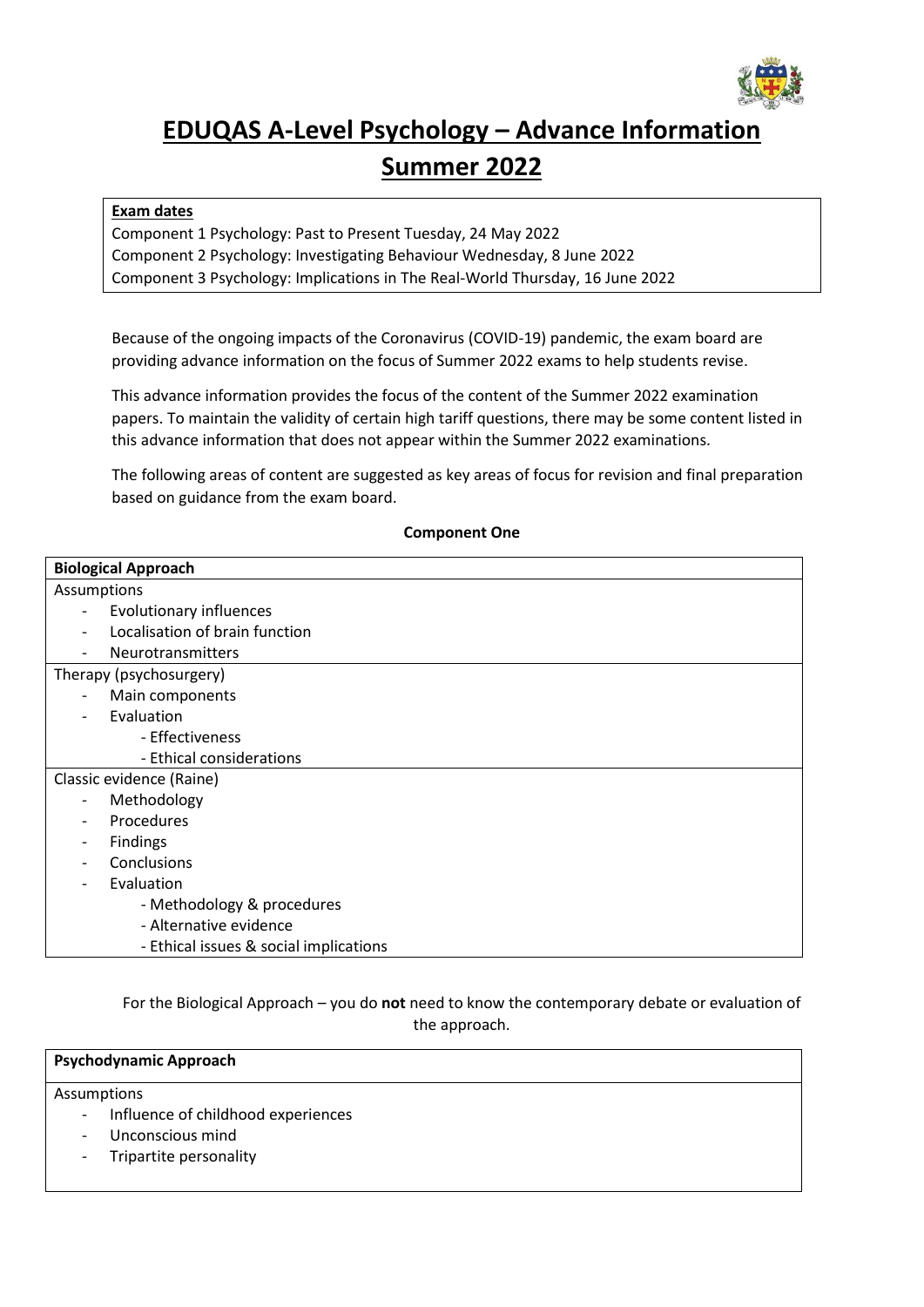

Classic evidence (Bowlby)

- Methodology
- Procedures
- Findings
- Conclusions
- **Evaluation** 
	- Methodology & procedures
	- Alternative evidence
	- Ethical issues & social implications

Contemporary debate – the mother as the primary caregiver of an infant.

For the Psychodynamic Approach – you do **not** need to know the therapy (dream analysis) or evaluation of the approach.

| <b>Behaviourist Approach</b>                                  |  |  |  |
|---------------------------------------------------------------|--|--|--|
| Assumptions<br><b>Blank slate</b><br>$\overline{\phantom{0}}$ |  |  |  |
| Behaviour is learned through conditioning<br>-                |  |  |  |
| Humans and animals learn in similar ways<br>-                 |  |  |  |
|                                                               |  |  |  |
| Classic evidence (Watson and Rayner)                          |  |  |  |
| Methodology                                                   |  |  |  |
| <b>Procedures</b>                                             |  |  |  |
| <b>Findings</b>                                               |  |  |  |
| Conclusions                                                   |  |  |  |
| Evaluation                                                    |  |  |  |
| - Methodology & procedures                                    |  |  |  |
| - Alternative evidence                                        |  |  |  |
| - Ethical issues & social implications                        |  |  |  |
| Evaluation of the approach.                                   |  |  |  |

For the Behaviourist Approach, you do **not** need to know the therapy (Systematic Desensitisation) or the contemporary debate (using conditioning techniques to control the behaviour of children).

| <b>Cognitive Approach</b>            |  |  |
|--------------------------------------|--|--|
| Therapy (CBT):                       |  |  |
| Main components                      |  |  |
| Evaluation                           |  |  |
| - Effectiveness                      |  |  |
| - Ethical considerations             |  |  |
| Classic evidence (Loftus and Palmer) |  |  |
| Methodology                          |  |  |
| Procedures                           |  |  |
| <b>Findings</b>                      |  |  |
| Conclusions                          |  |  |
| Evaluation                           |  |  |
| - Methodology & procedures           |  |  |
| - Alternative evidence               |  |  |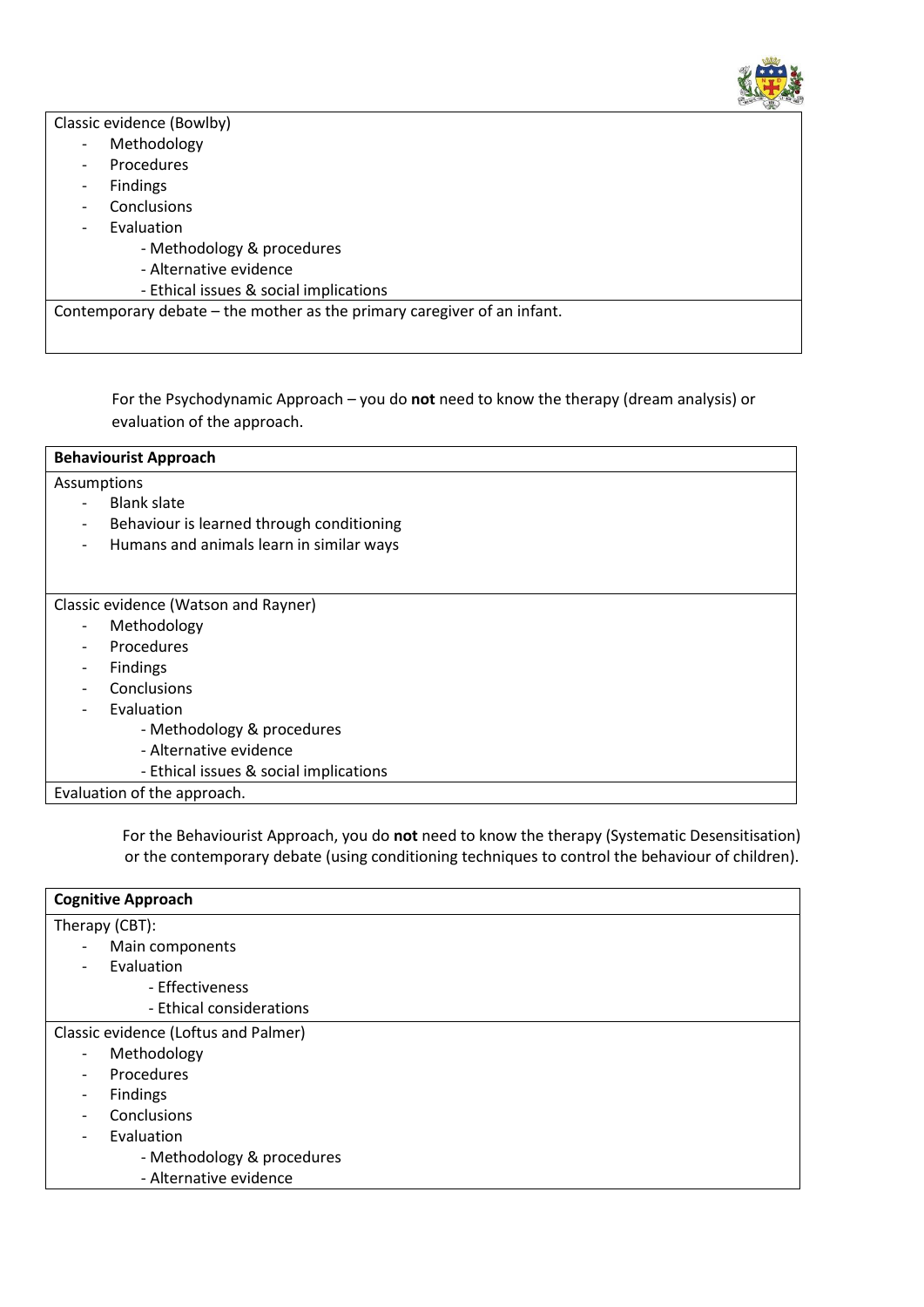

- Ethical issues & social implications

Contemporary debate – the reliability of eyewitness testimony.

For the Cognitive Approach, you do **not** need to know the assumptions or evaluation of the approach.

#### **Positive Approach**

Evaluation of the approach.

Contemporary debate – the relevance of positive psychology in today's society.

For the Positive Approach, you do **not** need to know the assumptions, the classic evidence (Myers and Diener) or the therapy (Mindfulness).

#### **Component Two**

For Component Two, you do **not** need to know Kohlberg.

All other content on Component Two can be assessed.

| <b>Investigating behaviour</b> |                                            |  |  |  |  |  |
|--------------------------------|--------------------------------------------|--|--|--|--|--|
|                                | Social Psychology                          |  |  |  |  |  |
|                                | Milgram                                    |  |  |  |  |  |
|                                | Deciding on a research question:           |  |  |  |  |  |
|                                | Aim of the research                        |  |  |  |  |  |
| $\overline{\phantom{a}}$       | Research hypotheses                        |  |  |  |  |  |
| $\overline{\phantom{a}}$       | Alternative (experimental) hypotheses      |  |  |  |  |  |
| $\overline{a}$                 | Directional and non-directional hypotheses |  |  |  |  |  |
| $\overline{\phantom{a}}$       | Null hypotheses                            |  |  |  |  |  |
| -                              | Independent variables                      |  |  |  |  |  |
| -                              | Dependent variables                        |  |  |  |  |  |
|                                | Co-variables                               |  |  |  |  |  |
|                                | Operationalisation of variables            |  |  |  |  |  |
| $\overline{a}$                 | Confounding variables                      |  |  |  |  |  |
|                                | <b>Extraneous variables</b>                |  |  |  |  |  |
|                                | Methodologies:                             |  |  |  |  |  |
| $\overline{a}$                 | Experiments                                |  |  |  |  |  |
|                                | Quasi experiments                          |  |  |  |  |  |
|                                | Participant observations                   |  |  |  |  |  |
| $\overline{a}$                 | Non-participant observations               |  |  |  |  |  |
| $\overline{\phantom{0}}$       | Content analysis                           |  |  |  |  |  |
|                                | Structured interviews/questionnaires       |  |  |  |  |  |
| $\overline{a}$                 | Semi-structured interviews                 |  |  |  |  |  |
|                                | <b>Correlational studies</b>               |  |  |  |  |  |
|                                | Case studies                               |  |  |  |  |  |
|                                | <b>Brain scans</b>                         |  |  |  |  |  |
|                                | Longitudinal studies                       |  |  |  |  |  |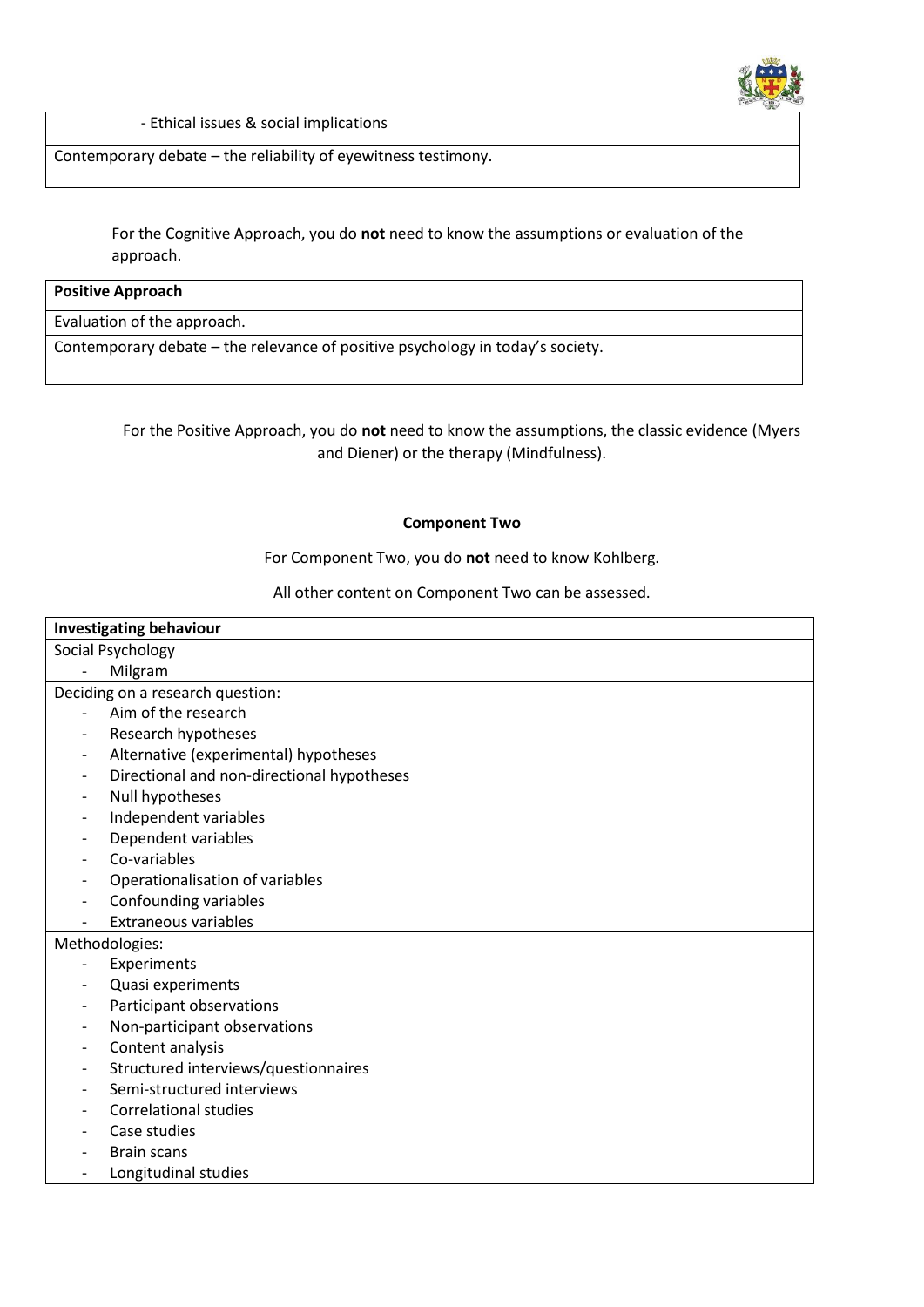

| Cross-sectional studies      |                                                                                              |  |  |  |  |
|------------------------------|----------------------------------------------------------------------------------------------|--|--|--|--|
|                              | Self-reports                                                                                 |  |  |  |  |
|                              | Quantitative and qualitative data                                                            |  |  |  |  |
|                              | Primary and secondary data                                                                   |  |  |  |  |
|                              | Location of research:                                                                        |  |  |  |  |
|                              | Conducting research in a laboratory environment                                              |  |  |  |  |
|                              | Conducting research in the field                                                             |  |  |  |  |
|                              | Conducting research online                                                                   |  |  |  |  |
|                              | Participants:                                                                                |  |  |  |  |
|                              | Target populations                                                                           |  |  |  |  |
|                              | Sampling frames                                                                              |  |  |  |  |
|                              | Random sampling                                                                              |  |  |  |  |
|                              | <b>Opportunity sampling</b>                                                                  |  |  |  |  |
|                              | Systematic sampling                                                                          |  |  |  |  |
|                              | <b>Stratified sampling</b>                                                                   |  |  |  |  |
| $\qquad \qquad \blacksquare$ | Quota sampling                                                                               |  |  |  |  |
|                              | Self-selected (volunteer) sampling                                                           |  |  |  |  |
|                              | Snowball sampling                                                                            |  |  |  |  |
|                              | Observational sampling techniques (event sampling & time sampling)                           |  |  |  |  |
|                              | Experimental design:                                                                         |  |  |  |  |
| $\overline{\phantom{0}}$     | Independent groups                                                                           |  |  |  |  |
|                              | Repeated measures                                                                            |  |  |  |  |
|                              | Matched pairs                                                                                |  |  |  |  |
|                              | Levels of measurement:                                                                       |  |  |  |  |
|                              | Nominal data                                                                                 |  |  |  |  |
|                              | Ordinal data                                                                                 |  |  |  |  |
|                              | Interval data                                                                                |  |  |  |  |
|                              | Ratio data                                                                                   |  |  |  |  |
|                              | <b>Graphical representation:</b>                                                             |  |  |  |  |
|                              | Frequency tables                                                                             |  |  |  |  |
|                              | Graphical representation (line graphs, histograms, bar charts, pie charts, scatter diagrams) |  |  |  |  |
|                              | Distribution curves (normal and positively & negatively skewed distributions)                |  |  |  |  |
|                              | Descriptive statistics:                                                                      |  |  |  |  |
|                              | Measures of central tendency (mean, median & mode)                                           |  |  |  |  |
|                              | Measures of dispersion (range & standard deviation)                                          |  |  |  |  |
|                              | Inferential statistics:                                                                      |  |  |  |  |
|                              | Chi square test                                                                              |  |  |  |  |
|                              | Mann Whitney U test                                                                          |  |  |  |  |
|                              | Sign test                                                                                    |  |  |  |  |
|                              | Spearman's rank correlation coefficient                                                      |  |  |  |  |
|                              | Wilcoxon matched pairs signed ranks                                                          |  |  |  |  |
|                              | Probability values                                                                           |  |  |  |  |
|                              | Significance levels                                                                          |  |  |  |  |
|                              | Observed (calculated) values                                                                 |  |  |  |  |
|                              | Critical values from tables                                                                  |  |  |  |  |
| $\overline{\phantom{0}}$     | Appropriate symbols $(=, \le, <, >, \ge)$                                                    |  |  |  |  |
| Reliability:                 |                                                                                              |  |  |  |  |
|                              | Internal reliability                                                                         |  |  |  |  |
|                              | <b>External reliability</b>                                                                  |  |  |  |  |
|                              | Ways of dealing with issues of reliability                                                   |  |  |  |  |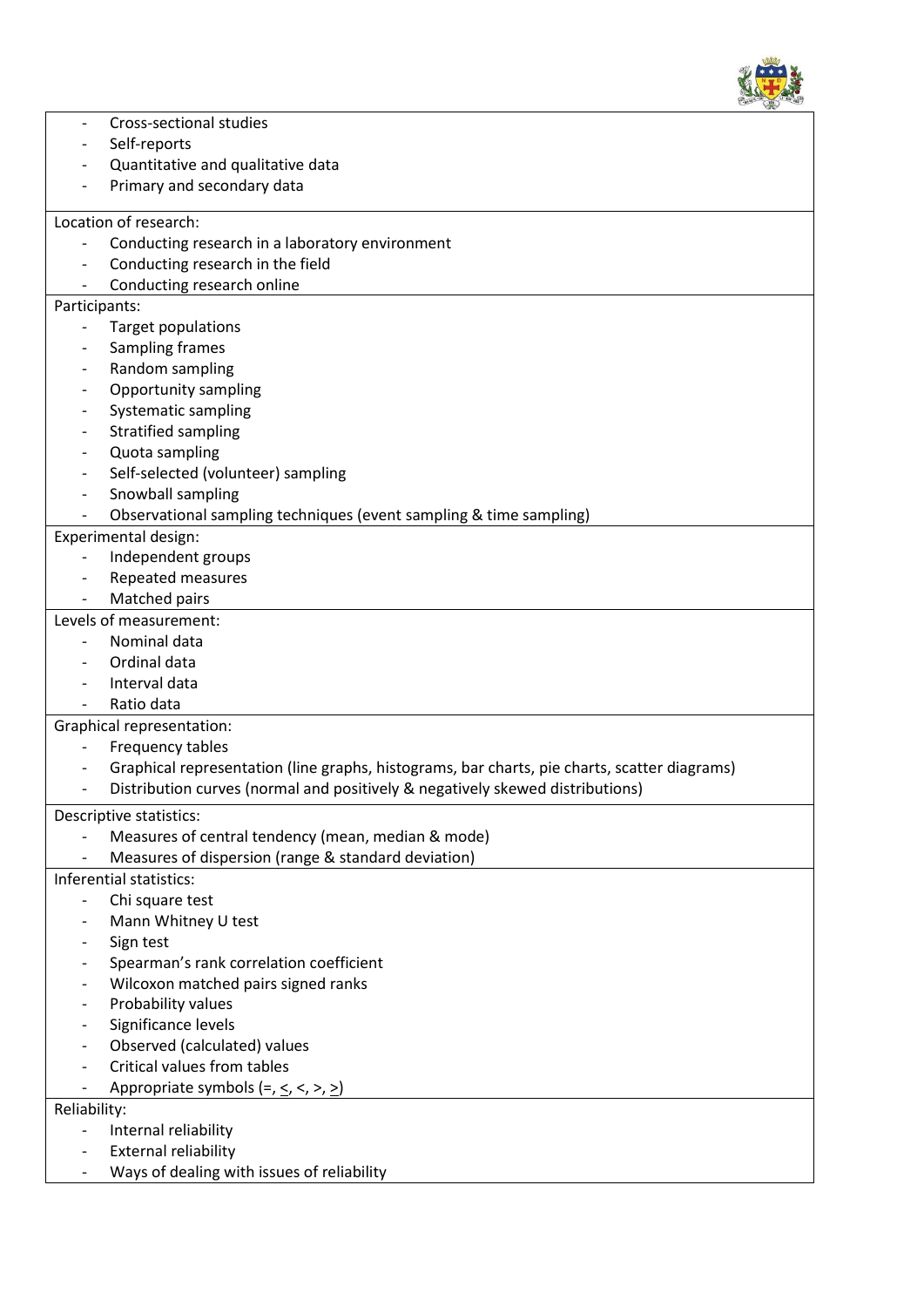

|                          | Assessing reliability (including inter-rater, test-retest and split-half)                         |  |  |  |  |  |
|--------------------------|---------------------------------------------------------------------------------------------------|--|--|--|--|--|
| Validity:                |                                                                                                   |  |  |  |  |  |
|                          | Internal validity                                                                                 |  |  |  |  |  |
| $\overline{\phantom{a}}$ | <b>External validity</b>                                                                          |  |  |  |  |  |
| -                        | Specific validity issues (including researcher bias, demand characteristics, social desirability) |  |  |  |  |  |
| $\overline{\phantom{a}}$ | Ways of dealing with issues of validity                                                           |  |  |  |  |  |
| $\overline{\phantom{a}}$ | Assessing validity (including concurrent, predictive, face, content and construct)                |  |  |  |  |  |
| Ethics:                  |                                                                                                   |  |  |  |  |  |
|                          | Confidentiality                                                                                   |  |  |  |  |  |
| -                        | Deception                                                                                         |  |  |  |  |  |
| $\overline{\phantom{a}}$ | Risk of stress, anxiety, humiliation or pain                                                      |  |  |  |  |  |
| -                        | Risk to participants' values, beliefs, relationships, status or privacy                           |  |  |  |  |  |
|                          | Valid consent                                                                                     |  |  |  |  |  |
|                          | Working with vulnerable individuals (including children)                                          |  |  |  |  |  |
| $\overline{\phantom{a}}$ | Working with animals                                                                              |  |  |  |  |  |
| $\overline{\phantom{a}}$ | Managing the risk posed by ethical issues (including the use of ethics committees and ethical     |  |  |  |  |  |
|                          | guidelines)                                                                                       |  |  |  |  |  |
|                          | The role of the scientific community in validating new knowledge:                                 |  |  |  |  |  |
|                          | Peer review                                                                                       |  |  |  |  |  |
| $\overline{\phantom{a}}$ | Format for reporting psychological investigations                                                 |  |  |  |  |  |

## **Component Three**

## **Criminal behaviours** Characteristics of criminal behaviours **Biological explanations** of criminal behaviours: - Inherited criminality - Evaluation of inherited criminality - The role of the amygdala - Evaluation of the role of the amygdala Methods of modifying criminal behaviours:

- Anger management
- Evaluation of anger management
- Restorative justice
- Evaluation of restorative justice

For criminal behaviours, you do **not** need to know individual differences or social-psychological explanations.

| Schizophrenia                                       |  |  |  |
|-----------------------------------------------------|--|--|--|
| Characteristics of schizophrenia                    |  |  |  |
| Social-psychological explanations of schizophrenia: |  |  |  |
| Double-bind theory (dysfunctional families)         |  |  |  |
| Evaluation of double-bind theory                    |  |  |  |
| <b>Expressed emotion</b>                            |  |  |  |
| Evaluation of expressed emotion                     |  |  |  |
| Methods of modifying schizophrenia:                 |  |  |  |
| Antipsychotic drugs                                 |  |  |  |
| Evaluation of antipsychotic drugs                   |  |  |  |
| Cognitive behavioural therapy                       |  |  |  |
| Evaluation of cognitive behavioural therapy         |  |  |  |